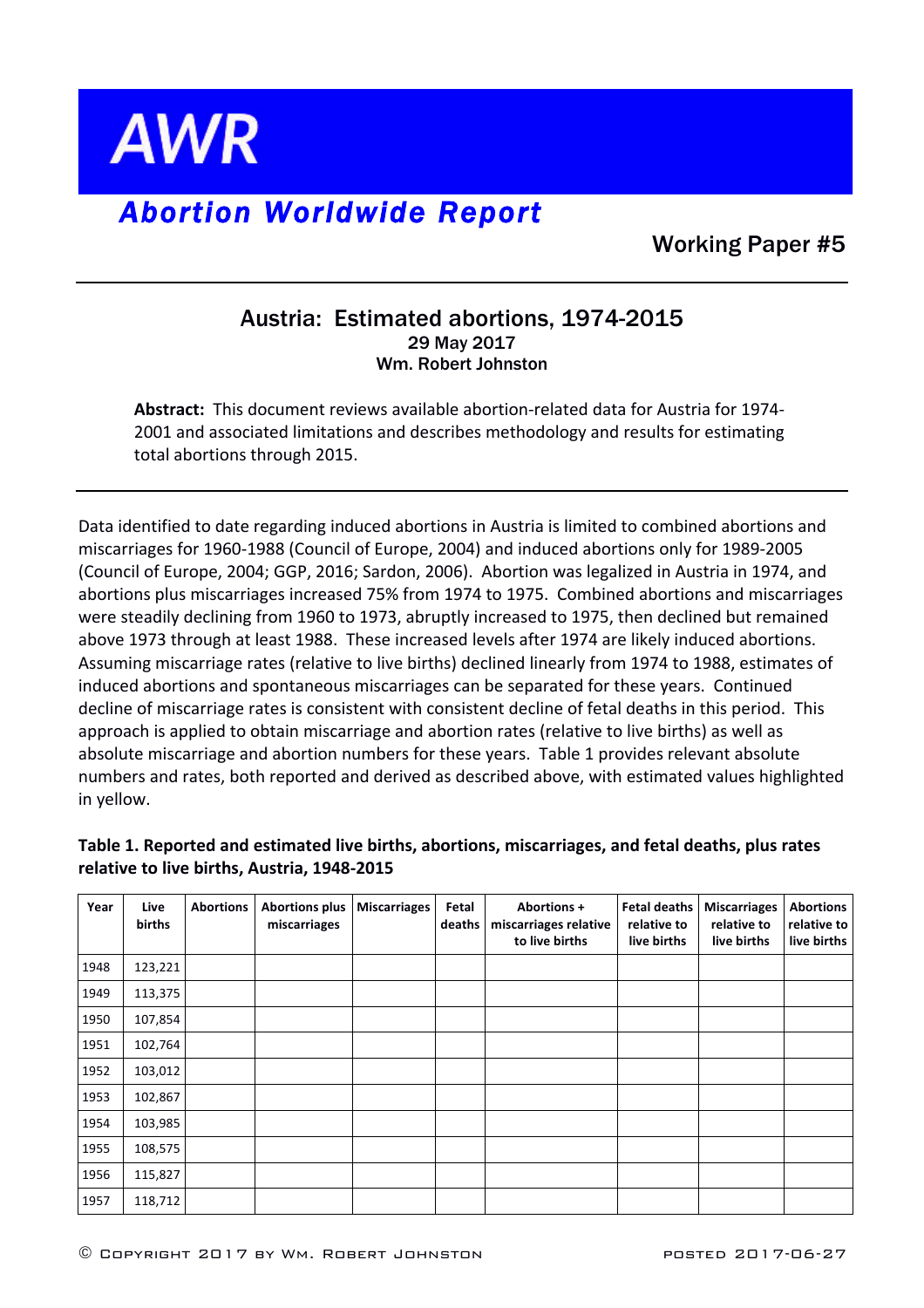| 1958 | 119,755 |               |        |        |       |        |        |        |        |
|------|---------|---------------|--------|--------|-------|--------|--------|--------|--------|
| 1959 | 124,377 |               |        |        |       |        |        |        |        |
| 1960 | 125,945 |               | 18,926 |        | 1,916 | 0.1503 | 0.0152 |        |        |
| 1961 | 131,563 |               | 19,544 |        | 1,757 | 0.1486 | 0.0134 |        |        |
| 1962 | 133,253 |               | 20,141 |        | 1,835 | 0.1511 | 0.0138 |        |        |
| 1963 | 134,809 |               | 19,819 |        | 1,814 | 0.1470 | 0.0135 |        |        |
| 1964 | 133,841 |               | 19,260 |        | 1,687 | 0.1439 | 0.0126 |        |        |
| 1965 | 129,924 |               | 18,685 |        | 1,565 | 0.1438 | 0.0120 |        |        |
| 1966 | 128,577 |               | 19,367 |        | 1,471 | 0.1506 | 0.0114 |        |        |
| 1967 | 127,404 |               | 18,710 |        | 1,401 | 0.1469 | 0.0110 |        |        |
| 1968 | 126,115 |               | 17,782 |        | 1,370 | 0.1410 | 0.0109 |        |        |
| 1969 | 121,377 |               | 16,886 |        | 1,276 | 0.1391 | 0.0105 |        |        |
| 1970 | 112,301 |               | 15,613 |        | 1,141 | 0.1390 | 0.0102 |        |        |
| 1971 | 108,510 |               | 15,450 |        | 1,056 | 0.1424 | 0.0097 |        |        |
| 1972 | 104,033 |               | 15,185 |        | 1,005 | 0.1460 | 0.0097 |        |        |
| 1973 | 98,041  |               | 14,288 |        | 877   | 0.1457 | 0.0089 | 0.1457 | 0.0000 |
| 1974 | 97,430  | 900           | 15,111 | 14,200 | 828   | 0.1551 | 0.0085 | 0.1457 | 0.0092 |
| 1975 | 93,757  | 12,900        | 26,433 | 13,500 | 791   | 0.2819 | 0.0084 | 0.1442 | 0.1376 |
| 1976 | 87,446  | 12,900        | 25,417 | 12,500 | 683   | 0.2907 | 0.0078 | 0.1428 | 0.1475 |
| 1977 | 85,595  | 11,300        | 23,438 | 12,100 | 673   | 0.2738 | 0.0079 | 0.1413 | 0.1320 |
| 1978 | 85,402  | 11,700        | 23,630 | 12,000 | 562   | 0.2767 | 0.0066 | 0.1399 | 0.1370 |
| 1979 | 86,388  | <b>11,000</b> | 22,995 | 12,000 | 561   | 0.2662 | 0.0065 | 0.1384 | 0.1273 |
| 1980 | 90,872  | 10,900        | 23,394 | 12,400 | 602   | 0.2574 | 0.0066 | 0.1370 | 0.1199 |
| 1981 | 93,942  | 8,900         | 21,630 | 12,700 | 511   | 0.2302 | 0.0054 | 0.1355 | 0.0947 |
| 1982 | 94,840  | 8,500         | 21,187 | 12,700 | 469   | 0.2234 | 0.0049 | 0.1341 | 0.0896 |
| 1983 | 90,118  | 8,200         | 20,188 | 12,000 | 481   | 0.2240 | 0.0053 | 0.1326 | 0.0910 |
| 1984 | 89,234  | 7,500         | 19,242 | 11,700 | 409   | 0.2156 | 0.0046 | 0.1312 | 0.0840 |
| 1985 | 87,440  | 6,600         | 17,907 | 11,300 | 407   | 0.2048 | 0.0047 | 0.1297 | 0.0755 |
| 1986 | 86,964  | 5,700         | 16,846 | 11,200 | 385   | 0.1937 | 0.0044 | 0.1283 | 0.0655 |
| 1987 | 86,503  | 4,600         | 15,547 | 11,000 | 289   | 0.1797 | 0.0033 | 0.1268 | 0.0532 |
| 1988 | 88,052  | 4,000         | 15,082 | 11,000 | 325   | 0.1713 | 0.0037 | 0.1254 | 0.0454 |
| 1989 | 88,759  | 3,619         |        | 11,000 | 347   |        | 0.0039 | 0.1239 | 0.0408 |
| 1990 | 90,454  | 3,505         |        |        | 325   |        | 0.0036 |        | 0.0387 |
| 1991 | 94,629  | 3,366         |        |        | 321   |        | 0.0034 |        | 0.0356 |
| 1992 | 95,302  | 3,175         |        |        | 339   |        | 0.0036 |        | 0.0333 |
| 1993 | 95,227  | 3,134         |        |        | 317   |        | 0.0033 |        | 0.0329 |
| 1994 | 92,415  | 2,752         |        |        | 307   |        | 0.0033 |        | 0.0298 |
| 1995 | 88,669  | 2,494         |        |        | 389   |        | 0.0044 |        | 0.0281 |
| 1996 | 88,809  | 2,511         |        |        | 399   |        | 0.0045 |        | 0.0283 |
| 1997 | 83,297  | 2,341         |        |        | 363   |        | 0.0044 |        | 0.0281 |
| 1998 | 81,233  | 2,367         |        |        | 334   |        | 0.0041 |        | 0.0291 |
| 1999 | 78,138  | 2,414         |        |        | 316   |        | 0.0040 |        | 0.0309 |
| 2000 | 78,268  | 2,380         |        |        | 331   |        | 0.0042 |        | 0.0304 |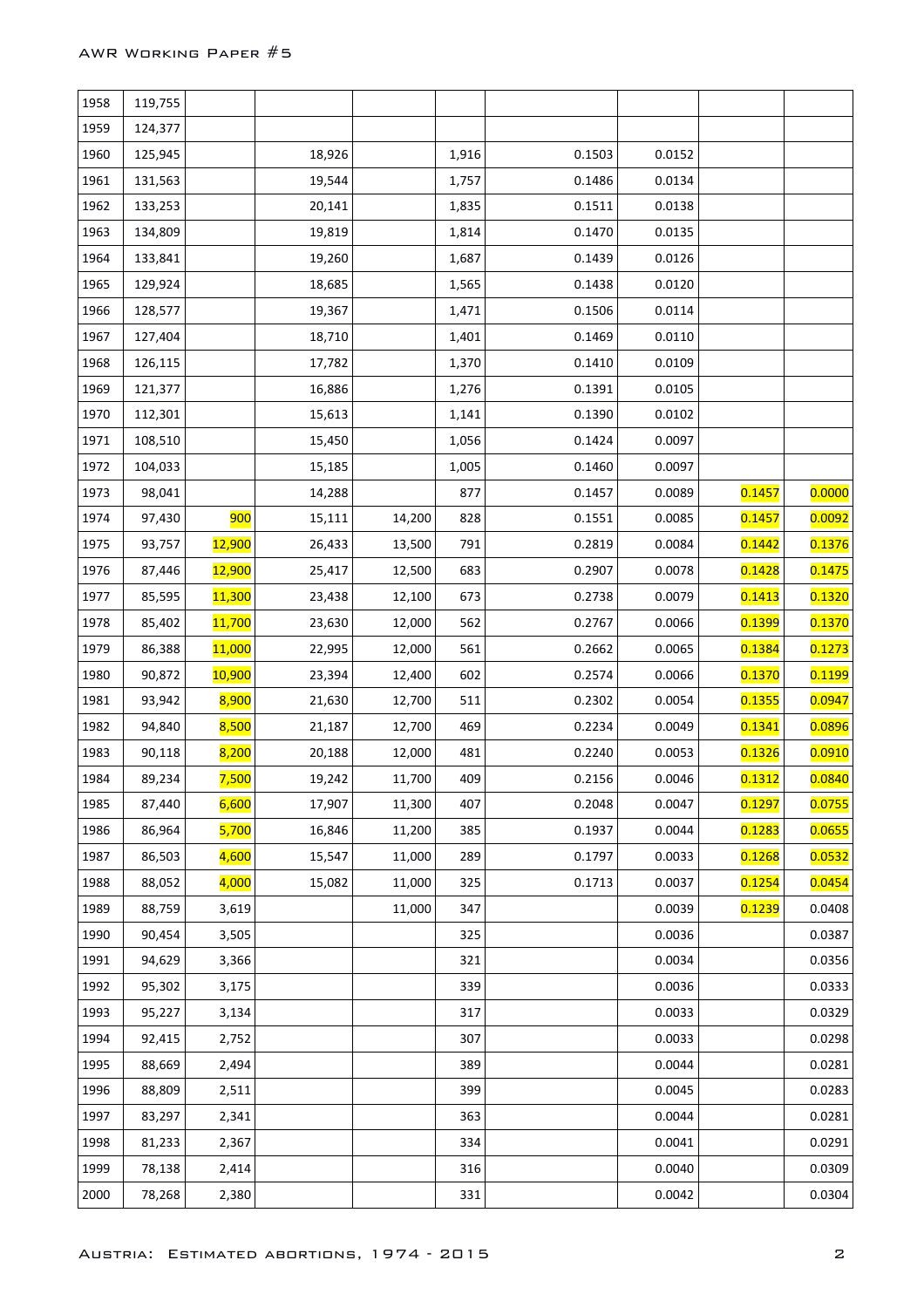| 2001 | 75,458 | 2,306 |  | 278 | 0.0037 | 0.0306 |
|------|--------|-------|--|-----|--------|--------|
| 2002 | 78,399 | 2,243 |  | 338 | 0.0043 | 0.0286 |
| 2003 | 76,944 | 1,905 |  | 307 | 0.0040 | 0.0248 |
| 2004 | 78,968 | 1,831 |  | 313 | 0.0040 | 0.0232 |
| 2005 | 78,190 | 1,780 |  | 289 | 0.0037 | 0.0228 |
| 2006 | 77,914 | 1,700 |  | 313 | 0.0040 | 0.0218 |
| 2007 | 76,250 | 1,700 |  | 291 | 0.0038 | 0.0223 |
| 2008 | 77,752 | 1,600 |  | 258 | 0.0033 | 0.0206 |
| 2009 | 76,344 | 1,600 |  | 284 | 0.0037 | 0.0210 |
| 2010 | 78,742 | 1,500 |  | 296 | 0.0038 | 0.0190 |
| 2011 | 78,109 | 1,500 |  | 294 | 0.0038 | 0.0192 |
| 2012 | 78,952 | 1,400 |  | 260 | 0.0033 | 0.0177 |
| 2013 | 79,330 | 1,400 |  | 272 | 0.0034 | 0.0176 |
| 2014 | 82,166 | 1,300 |  |     |        | 0.0158 |
| 2015 |        | 1,300 |  |     |        |        |

Figure 1 shows numbers of live births, abortions, miscarriages, and combined abortions and miscarriages for 1950-2015. Figure 2 shows rates relative to live births for abortions, miscarriages, fetal deaths, and combined abortions and miscarriages.



Figure 1. Reported and estimated live births, abortions, and miscarriages, 1950-2015, Austria